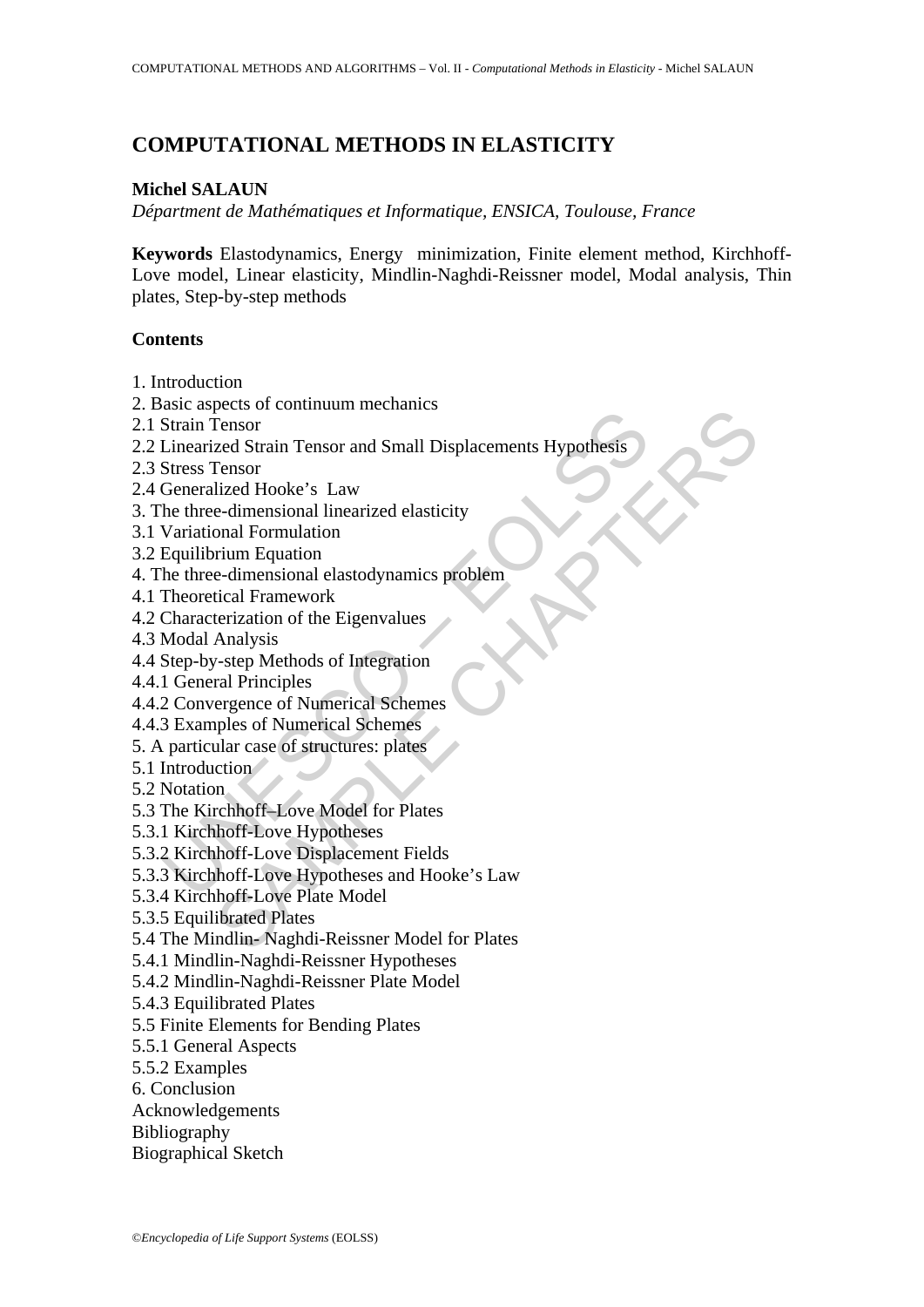### **1. Introduction**

The aim of this chapter is to introduce the reader to basic aspects of numerical methods in linear elasticity. This subject is so vast that it is not possible to cover it exhaustively here. So, we have chosen to focus on some general aspects and to point out some particular difficulties. The outline of the chapter is therefore as follows. After a brief review of continuum mechanics, we state the problem of three-dimensional linearized elasticity, first in static and then in dynamic forms. For these two problems, the main theoretical results are given, and in the elastodynamics case, we make a survey of the two algorithms which are commonly used to solve this problem, and we point out their main advantages and drawbacks. The last part of the chapter is devoted to a very common particular case in elasticity: thin structures (beams, plates and shells). Here, it is possible to "simplify" the formulations in deriving a one or two-dimensional problem from the original three-dimensional problem. The process is illustrated with plates and some examples of the numerical difficulties are discussed.

Finally, for a more general and complete overview of the subject, we refer the reader to the books listed in bibliography.

## **2 Basic Aspects of Continuum Mechanics**

## **2.1 Strain Tensor**

n the original three-dimensional problem. The process is illustrate examples of the numerical difficulties are discussed.<br>
ally, for a more general and complete overview of the subject, we<br>
books listed in bibliography.<br> Triginal three-dimensional problem. The process is illustrated with plates<br>riginal three-dimensional problem. The process is illustrated with plates<br>ples of the numerical difficulties are discussed.<br>
a more general and co In space  $\mathbb{R}^3$ , referred to as an orthonormal system of coordinates, say  $(0; x_1, x_2, x_3)$ , we consider a solid body which occupies, in its reference state, the bounded open sets  $\Omega$ and, after deformation, the open set  $\Omega'$ . We denote by  $u = u(x_1, x_2, x_3) \equiv u(x)$  the threedimensional displacement of any point *M* of  $\Omega$  with  $OM = (x_1, x_2, x_3)$ . We denote by *M* ' the image of *M* through the mapping *u*. It means that: *M M'* =  $u(x)$ . So, if we let *M*<sub>1</sub> and *M*<sub>2</sub> be two points of  $\Omega$ , we have:

$$
M'_1M'_2 = M_1M_2 + u(x^{(2)}) - u(x^{(1)}) .
$$

If we suppose that  $u$  is a differentiable function, a first order Taylor expansion gives:

$$
M'_1M'_2 = M_1M_2 + \frac{\partial u}{\partial M}(x^{(1)}) \cdot M_1M_2 + ||M_1M_2||O(M_1M_2) ,
$$
  
where  $\frac{\partial u}{\partial M}$  is the tensor whose components are  $\frac{\partial u_i}{\partial x_j}$ . Moreover,  $O(M_1M_2)$  is a vector  
function which tends to 0 as  $||M_1M_2|| \rightarrow 0$  (following this section,  $O(M_1M_2)$  will  
denote various functions which have the same property). Introducing the tensor  
 $F = I + \frac{\partial u}{\partial M}$ , we obtain:

$$
M_1'M_2'=F\,.\,M_1M_2+\parallel M_1M_2\parallel O(M_1M_2)\ ,
$$

*M ∂*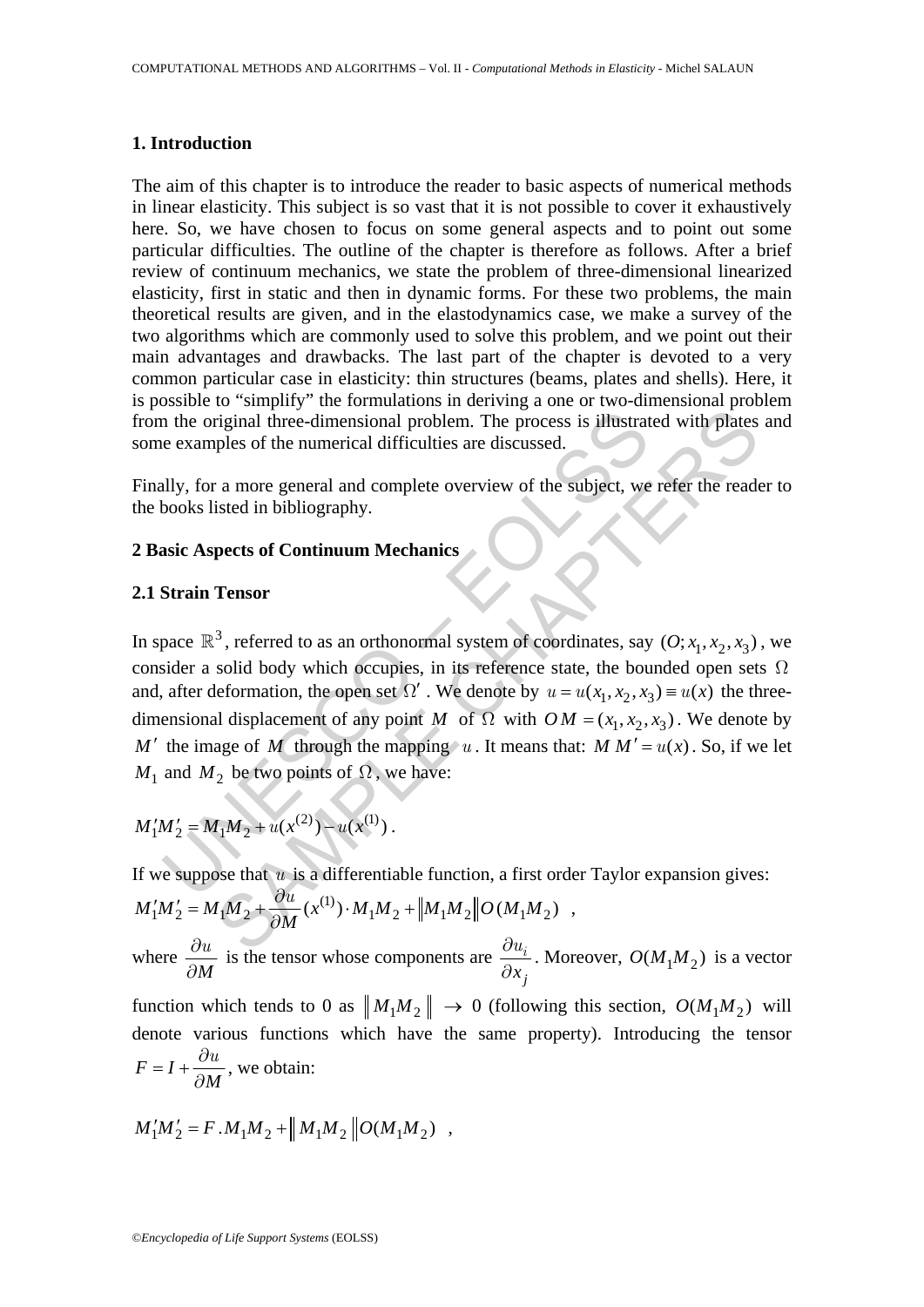(*I* is the identity operator). Then, the relative length variation of segment  $M_1 M_2$  of the solid  $\Omega$ , is given by:

$$
\delta(M_1M_2) = \frac{\left\|M_1'M_2'\right\| - \left\|M_1M_2\right\|}{\left\|M_1M_2\right\|} ,
$$

and it is easy to see that:

$$
\delta(M_1M_2) = \left(\frac{M_1M_2^T \cdot F^T \cdot F \cdot M_1M_2}{M_1M_2^T \cdot M_1M_2}\right)^{1/2} - 1 + O(M_1M_2),
$$

where  $F^T$  is the transpose of  $F$ . Then, we introduce the **total strain tensor**:

$$
\tilde{\gamma}(u) = F^T. \ F - I = \frac{1}{2} \left( \frac{\partial u}{\partial M} + \frac{\partial u^T}{\partial M} + \frac{\partial u^T}{\partial M} \frac{\partial u}{\partial M} \right),
$$

which is symmetric but does not depend linearly on the displacement  $u$ . And then, the **total strain tensor measures the relative length variation** because we have:

where 
$$
F^T
$$
 is the transpose of  $F$ . Then, we introduce the **total strain**  
\n
$$
\tilde{\gamma}(u) = F^T \cdot F - I = \frac{1}{2} \left( \frac{\partial u}{\partial M} + \frac{\partial u^T}{\partial M} + \frac{\partial u^T}{\partial M} \frac{\partial u}{\partial M} \right),
$$
\nwhich is symmetric but does not depend linearly on the displacement  
\n**total strain tensor measures the relative length variation** because  $\gamma$   
\n
$$
\delta(M_1M_2) = \left( 1 + 2 \frac{M_1M_2^T \cdot \tilde{\gamma}(u) \cdot M_1M_2}{M_1M_2^T \cdot M_1M_2} \right)^{1/2} - 1 + O(M_1M_2),
$$
\nand using  $\sqrt{1 + \epsilon} \sim 1 + \frac{\epsilon}{2}$  when  $\epsilon$  is small, we deduce that:  
\n
$$
\delta(M_1M_2) \approx \frac{M_1M_2^T \cdot \tilde{\gamma}(u) \cdot M_1M_2}{M_1M_2^T \cdot M_1M_2}.
$$
\n2.2 Linearized Strain Tensor and Small Displacements Hypothesis  
\nThe small displacements hypothesis consists in assuming that the

and using  $\sqrt{1+\epsilon} \sim 1 + \frac{\epsilon}{2}$  when  $\epsilon$  is small, we deduce that:

$$
\delta(M_1M_2) \simeq \frac{M_1M_2^T \cdot \tilde{\gamma}(u) \cdot M_1M_2}{M_1M_2^T \cdot M_1M_2}.
$$

## **2.2 Linearized Strain Tensor and Small Displacements Hypothesis**

is the transpose of F. Then, we introduce the **total strain tensor**<br>  $F - I = \frac{1}{2} \left( \frac{\partial u}{\partial M} + \frac{\partial u^T}{\partial M} + \frac{\partial u^T}{\partial M} \frac{\partial u}{\partial M} \right)$ <br>
streament that the summer that the strength variation because we have:<br>  $= \left( 1 + 2 \frac{$ The small displacements hypothesis consists in assuming that the tensor  $\frac{\partial u}{\partial M}$ *∂*  $\frac{du}{dt}$  is negligible relative to the identity tensor, in the expression for the tensor *F* . So the total strain tensor is approximated by the **linearized strain tensor**:

$$
\gamma(u) = \frac{1}{2} \left( \frac{\partial u}{\partial M} + \frac{\partial u}{\partial M}^T \right),\,
$$

which is also symmetric but now depends linearly on the displacement  $u$ . The components of the tensor  $\gamma$  *(u)* are: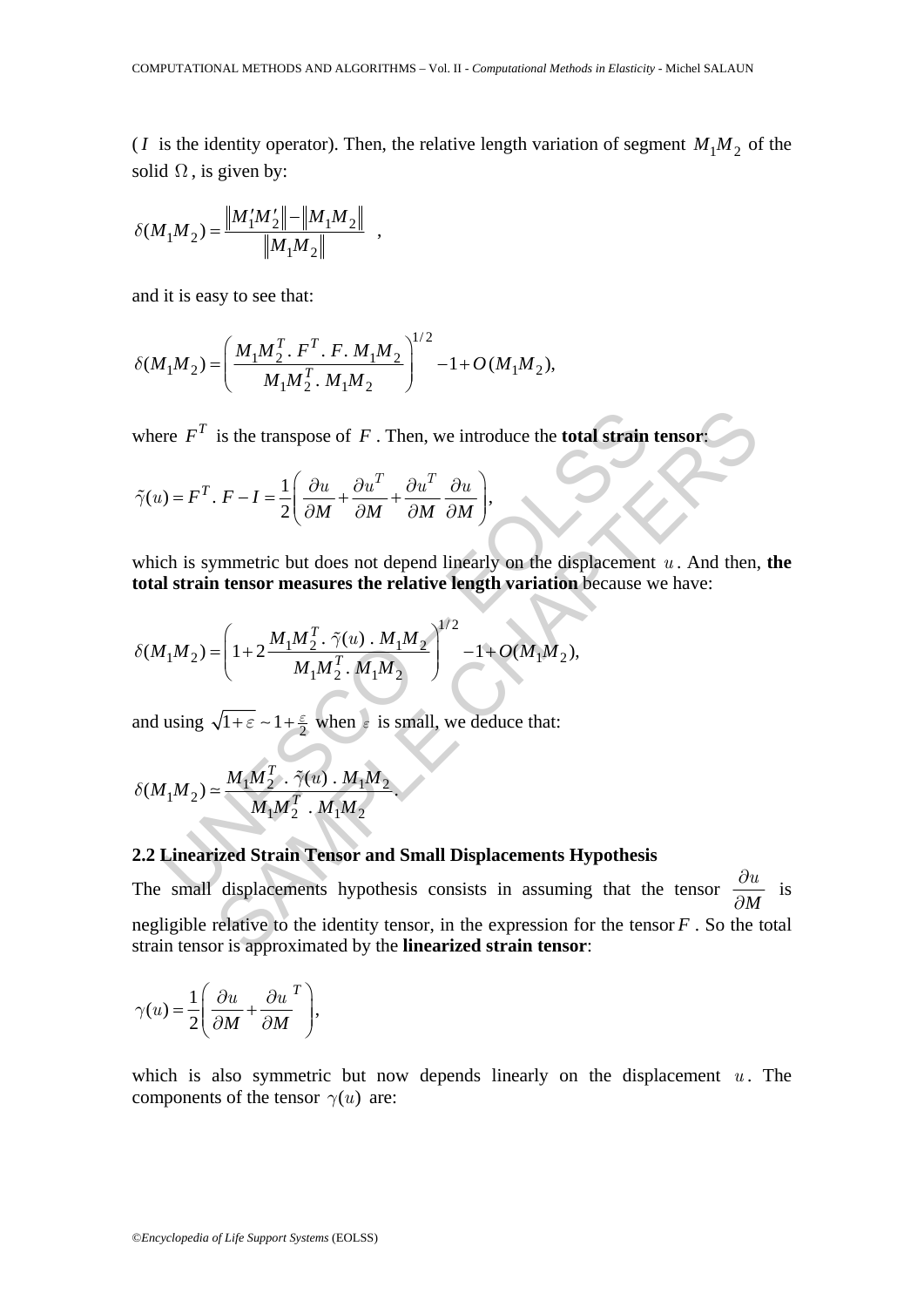$$
\gamma_{ij}(u) = \frac{1}{2} \left( \partial_i u_j + \partial_j u_i \right) = \frac{1}{2} \left( \frac{\partial u_i}{\partial x_j} + \frac{\partial u_j}{\partial x_j} \right),\,
$$

where Latin indices  $i, j, k, l, \ldots$  take on values 1,2 and 3.

An important problem is to characterize displacements whose strain tensor is null. For example, in the case of the total strain tensor,  $\tilde{\gamma}(u) = 0$  means that, for each segment  $M_1 M_2$ , we have  $\delta(M_1 M_2) = 0$ . The length of the segment is constant and the displacement *u* is an isometry. Let us now examine the case of the linearized strain tensor.

**Theorem 2.1.** *The displacement fields*  $u$ , *such that*  $\gamma(u) = 0$ , *are characterized by:* 

 $u(x) = A + \omega \times OM$ 

*where A and*  $\omega$  *are constant vectors in*  $\mathbb{R}^3$ . The first one is a *translation* movement *while the second is an infinitesimal rotation. Such a movement is called a rigid-body motion.* 

Let *u* be a displacement such that  $\gamma(u) = 0$ . Then, for all *i* and *j*, we have:

$$
\gamma_{ij}(u)=\frac{1}{2}(\partial_i u_j+\partial_j u_i)=0.
$$

A simple calculation leads to the following identity for all vector field *υ* :

$$
\partial_{ij}v_k=\partial_j\gamma_{ik}(v)+\partial_i\gamma_{jk}(v)-\partial_k\gamma_{ij}(v),
$$

orem 2.1. The displacement fields u, such that  $\gamma(u) = 0$ , are channot  $u = A + \omega \times OM$ <br>  $\alpha e^2 + \alpha^2 \times OM$ <br>  $\alpha e^2 + \alpha^2 \times OM$ <br>  $\alpha e^2 + \alpha^2 \times OM$ <br>  $\alpha e^2 + \alpha^2 \times OM$ <br>  $\alpha e^2 + \alpha^2 \times OM$ <br>  $\alpha e^2 + \alpha^2 \times OM$ <br>  $\alpha e^2 + \alpha^2 \times OM$ <br>  $\alpha e^2 + \alpha^2$ 2.1. The displacement fields u, such that  $\gamma(u) = 0$ , are characterized by:<br>  $\omega \times OM$ <br>
and  $\omega$  are constant vectors in  $\mathbb{R}^3$ . The first one is a **translation** move-<br>
recond is an infinitesimal **rotation**. Such a movem which implies that displacement *u* is such that:  $\partial_{ij} u_k = 0$  for all *i*, *j*, and *k*. Consequently, *u* is a first order polynomial function:  $u_k(x_1, x_2, x_3) = a_k + b_{ki}x_i$ , where  $a_k$  and  $b_k$  are constants. Moreover, we adopt the summation convention on repeated indices. In a vector form, this equation can be written as:  $u(x) = A + B \cdot OM$ , where *A* is the vector of components  $a_k$  and *B* the matrix of components  $b_{ij}$ . Then, putting the expression in  $\gamma_{ii}(u) = 0$ , we deduce that:  $b_{ii} + b_{ii} = 0$ . Matrix *B* is antisymmetric so can be represented by a vector product: there exists a vector, say  $\omega$ , such that: *B . OM* =  $\omega \times OM$  (vector product), which gives the stated result.

**Remark 2.2**. It is important to note that a *vector product is not really a rotation*. But when the norm of the vector  $\omega$  is small, which is precisely the frame of small displacements hypothesis, this approximation is justified. Geometrically, it is like approximating the tangent of an angle by the angle itself.

#### **2.3 Stress Tensor**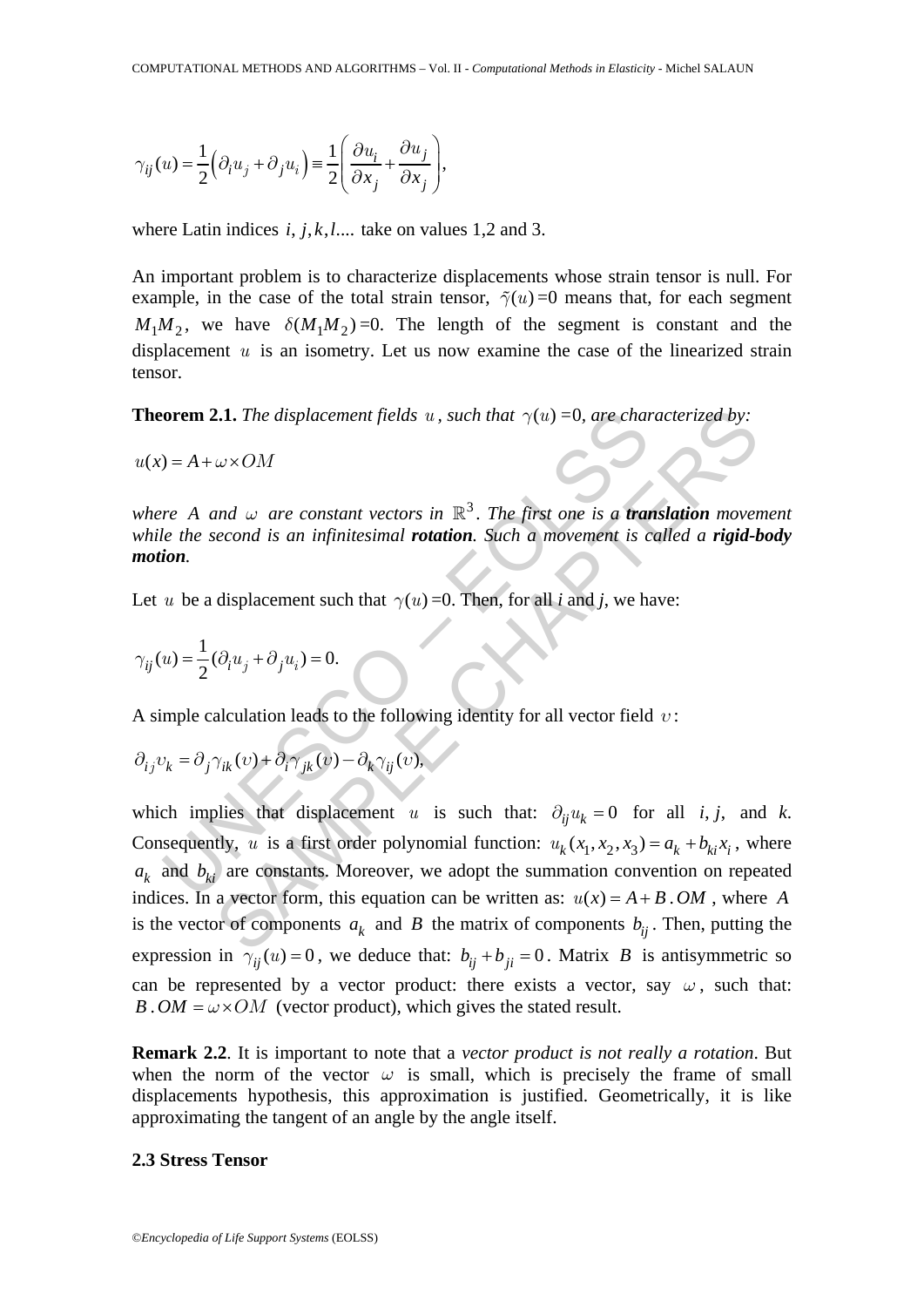Let us go back to the solid body which occupies the bounded open set  $\Omega$ . Now, forces are applied on it. Physically speaking, there only exist two types of forces, even if it is sometimes convenient to use concentrated forces, as point or line ones.

-The first ones are **volume forces**, for example self weight, electric forces or inertia forces. They are applied in the volume of  $\Omega$ . In the following, their density will be denoted by *f* .

-The second are **surface forces**, for example pressure or aerodynamic forces. They are applied on the boundary  $\Gamma$  of  $\Omega$ . In the following, their density would be denoted by *g* .

Let us now consider a thin short cylinder inside  $\Omega$ , whose axis is parallel to a given vector *n* . Let *M* be the center of this cylinder. The circular section, say *dS* , containing *M* , divides the cylinder into two parts, say *I* and *II*, the cylinder being oriented from *I* towards *II* by *n*. When the body is loaded, each "half-cylinder" exerts force on the other. By definition, the **stress vector** at point *M* along the direction *n* is the vector *C* , such that the load applied by the part *II* of the cylinder on *I*, is equal to *C dS* . Let us note that the component of *C* along *n* is called the **normal stress**, while the tangential part is called the **shear stress**.

us now consider a unit stort cylimier linsies  $\overline{x}_i$ , whose axis is<br>not  $n$ . Let  $M$  be the center of this cylimer. The circular section,<br>divides the cylinder into two parts, say  $I$  and  $II$ , the cylinder bei<br>ards  $II$  b v consacre a tim short cylimate size, whose axis is parallel to a g<br>Let M be the center of this cylinder. The circular section, say  $dS$ , contain<br>s the cylinder into two parts, say I and II, the cylinder being oriented fr From a practical point of view, one could be interested in having the stress vector at *M* along any direction in  $\mathbb{R}^3$ . That is why one introduces the (Cauchy) **stress tensor** in the following way. The space being referred to an orthonormal system of coordinates, we can define the stress vector at *M* along the three directions  $(0; x_i)$ , say  $\sigma_i$ . Then, we build the tensor, say  $\sigma$ , with three lines and three columns, where column *i* contains the components of  $\sigma_i$ . The two main properties of this tensor are the following. The stress vector along any direction *n* is the vector  $C = \sigma \cdot n$ . This property is obtained by writing the equilibrium of the forces applied on a small tetrahedron containing point *M* . Then, using the equilibrium of the momentum applied on a small parallelepiped around *M* , we can show that **the stress tensor is symmetric**.

**Remark 2.3**. A stress is a surface force. In the international system of units, it is expressed in **Pascals**. One Pascal corresponds to the pressure due to a force of one Newton acting on a surface of one square meter. In practice, the mega-Pascal, denoted by MPa and equal to  $10^6$  Pa, is very often used.

## **2.4 Generalized Hooke's Law**

We adopt the small displacements hypothesis, and assume that the initial configuration of the body is its natural state. Then, the stress tensor is defined in terms of the (linearized) strain tensor by the generalized Hooke's law (summation convention on repeated indices):

 $\sigma_{ii} = R_{iikl} \gamma_{kl} (u),$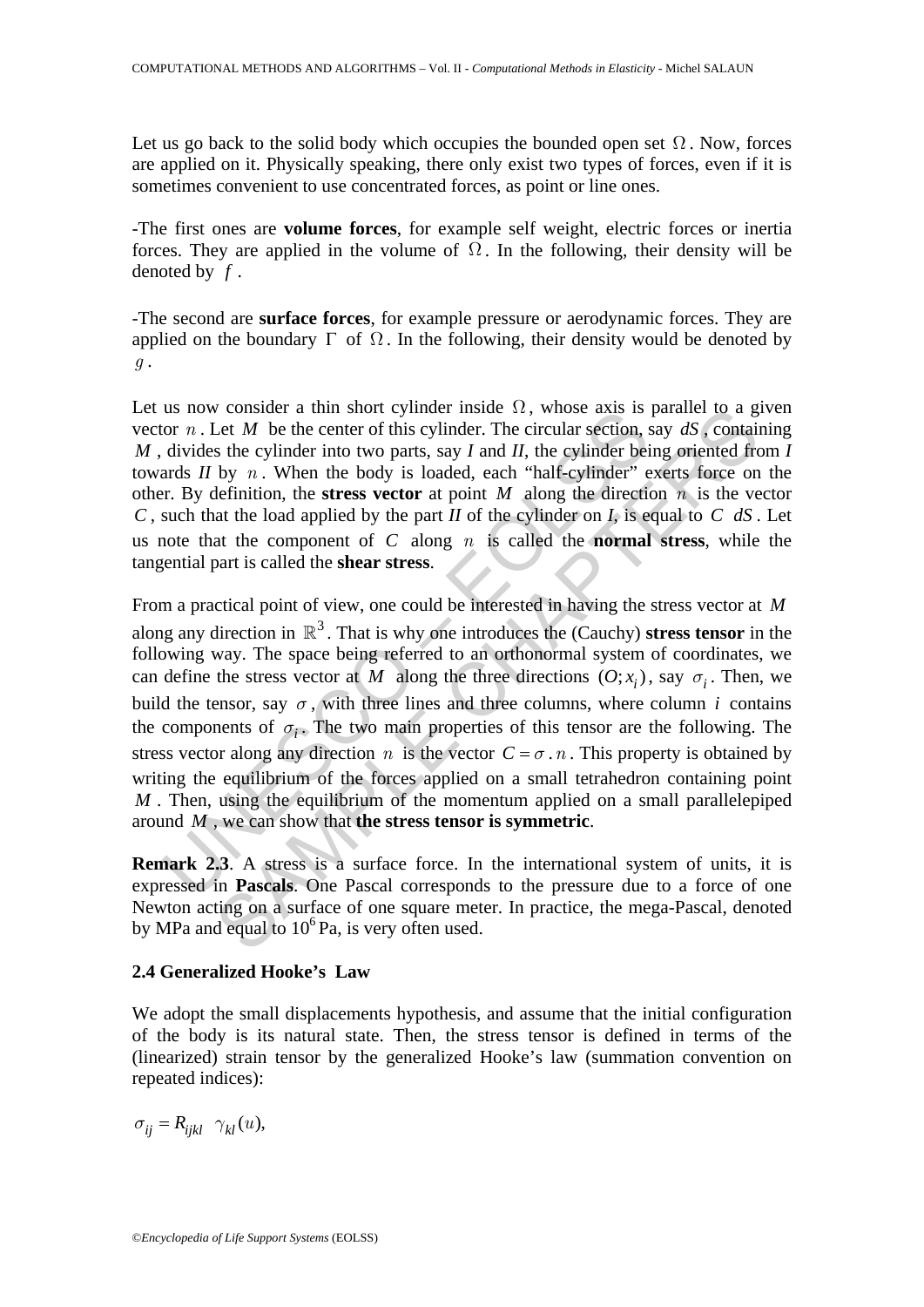where  $R_{ijkl}$  are given functions of the position *x* called elasticity coefficients. Tensor *R* is called the **stiffness tensor**. When the  $R_{ijkl}$  is are constant, the body is called homogeneous . Moreover, the stiffness tensor is assumed to satisfy the following symmetry properties:

$$
R_{ijkl} = R_{jikl} = R_{ijlk} = R_{klij}.
$$

The two first symmetry properties are due to the corresponding symmetries on stress and strain tensors. The last one is due to thermodynamics considerations. Nevertheless, tensor *R* depends on 21 different coefficients, which are obtained experimentally.

The particular case of a **homogeneous and sorropre materia**<br>
ends on 2 coefficients: the Lamé coefficients, denoted by  $\lambda$  and  $\mu$ <br>
mg's modulus E and Poisson's ratio  $\nu$ . Then, Hooke's law is writed<br>  $= \frac{E}{1+\nu} \left( \gamma_{$ The sum case of a **nonogeneous and isotropic material**, tensor *K*<br>
12 coefficients: the Lamé coefficients, denoted by  $\lambda$  and  $\mu$ , or, equivalent<br>
colulus E and Poisson's ratio *v*. Then, Hooke's law is written:<br>  $\gamma_{ij$ In the particular case of a **homogeneous and isotropic material**, tensor *R* only depends on 2 coefficients: the Lamé coefficients, denoted by  $\lambda$  and  $\mu$ , or, equivalently, Young's modulus E and Poisson's ratio *ν* . Then, Hooke's law is written:

$$
\sigma_{ij} = \frac{E}{1+\nu} \left( \gamma_{ij}(u) + \frac{\nu}{1-2\nu} \gamma_{ll}(u) \, \delta_{ij} \right).
$$

In this expression,  $\gamma_{ll}(u) = \gamma_{11}(u) + \gamma_{22}(u) + \gamma_{33}(\mu)$ , and  $\delta_{ij}$  is the Kronecker symbol, *i.e.*  $\delta_{ij} = 1$ , for  $i = j$  and  $\delta_{ij} = 0$ , for  $i \neq j$ .

**Remark 2.4.** We have the following relations between E and  $\nu$ , on the one hand, and  $\lambda$  and  $\mu$  on the other:

$$
E = \frac{\mu(2\mu + 3\lambda)}{\mu + \lambda} \qquad \qquad \mathcal{L} = \frac{\lambda}{2(\mu + \lambda)}
$$

and conversel

$$
\mu = \frac{E}{2(1+\nu)} \qquad \lambda = \frac{E\nu}{(1+\nu)(1-2\nu)}.
$$

In the international system of units, E,  $\lambda$  and  $\mu$  are expressed in Pascals.  $\nu$  is nondimensional .

### **3. The Three-Dimensional Linearized Elasticity**

## **3.1 Variational Formulation**

Let  $\Omega$  be a bounded open subset of  $\mathbb{R}^3$  and  $\Gamma$ , its boundary. We split the boundary Γ into two parts:  $\Gamma = \Gamma_0 \cup \Gamma_1$ , with  $\Gamma_0 \cap \Gamma_1 = \emptyset$ . Then, the solid body, which occupies the domain  $\Omega$ , is assumed to be fixed on  $\Gamma_0$ . Moreover, the solid is subjected to a volume force field, of density *f*, and to surface forces of density *g* along  $\Gamma_1$ .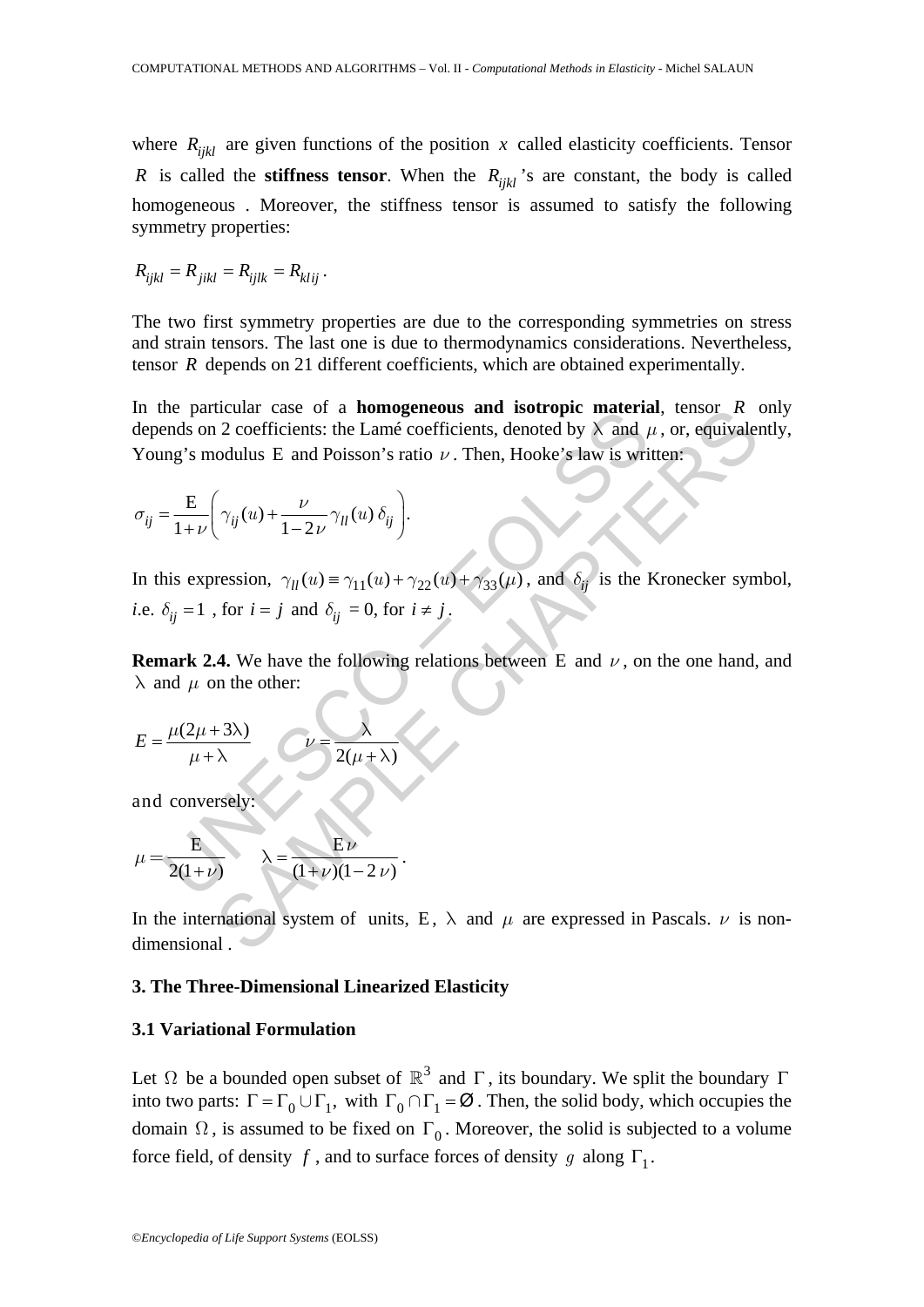Let us introduce the space of admissible displacements:

$$
V = \{v = (v_1, v_2, v_3) / v_i \in H^1(\Omega); v_i = 0 \text{ on } \Gamma_0\}.
$$
\n(3.1)

Then the stress tensor is result of application of what is called, in solid mechanics literature, the **principle of virtual work:**

$$
\forall v \in V, \qquad \int_{\Omega} \sigma_{ij} \gamma_{ij}(v) \, dx = l(v).
$$

The linear form *l* corresponds to the loading applied to the structure, and is defined by:

$$
l(v) = \int_{\Omega} f_i \ v_i \ dx + \int_{\Gamma_1} g_i \ v_i \ d\Gamma(x). \tag{3.2}
$$

Then, introducing Hooke's law, we obtain the variational formulation of the threedimensional linearized elasticity:

$$
\begin{cases}\n\text{Find } u \in V \text{ such that for all } v \in V \\
a(u, v) \equiv \int_{\Omega} R_{ijkl} \gamma_{kl}(u) \gamma_{ij}(v) dx = l(v).\n\end{cases}
$$
\n(3.3)

Because of the symmetry of the stiffness tensor:  $R_{ijkl} = R_{klij}$ , the bilinear form *a* is symmetric :  $a(u, v) = a(v, u)$ . Now, we can state the main result of this section.

 $U = J_{\Omega} f_i v_i dx + J_{\Gamma_1} g_i v_i d\Gamma(x)$ .<br>
In, introducing Hooke's law, we obtain the variational formula<br>
ensional linearized elasticity:<br>
Ind  $u \in V$  such that for all  $v \in V$ <br>  $u, v) = \int_{\Omega} R_{ijkl} \gamma_{kl}(u) \gamma_{ij}(v) dx = l(v)$ .<br>
ause of the sy  $\langle v_i \, dx + \int_{\Gamma_1} g_i \, v_i \, d\Gamma(x) \rangle$ <br>
3.2)<br>
oducing Hooke's law, we obtain the variational formulation of the the<br>
ll linearized elasticity:<br>  $\int_{\Omega} R_{ijkl} \, \gamma_{kl}(u) \, \gamma_{ij}(v) \, dx = l(v)$ .<br>
(3.3)<br>
(3.3)<br>
(4.0) =  $a(v, u)$ . Now, we can **Theorem 3.1.** *Let*  $\Omega$  *be a bounded connected open subset of*  $\mathbb{R}^3$  *with a Lipschitz continuous boundary, and let*  $\Gamma_0$  *be a measurable subset of*  $\Gamma$ *, whose measure (with respect to the superficial measure*  $d\Gamma(x)$  *is strictly positive. Let us assume that the stiffness tensor satisfies the two following properties*:

- (1)  $R_{ijkl} \in L^{\infty}(\Omega)$  *for all indices i, j, k, and l.*
- (2) *Ellipticity : there exists a strictly positive constant C such that*:

*for all symmetric tensor*  $\tau$ ,  $R_{ijkl} \tau_{ij} \tau_{kl} \geq C \tau_{ij} \tau_{ij}$ .

*Then, there exists a unique*  $u \in V$  *solution of the variational problem (3.2)-(3.3).* 

The proof is based on Lax-Milgram theorem and detailed in *Variational Statement of Problems. Variational Methods* (*cf*. also [2] or [3]). In this section, we just focus on some points. Property (1) ensures that the bilinear form *a* is continuous on *V* , while property (2) is used to prove the ellipticity of *a*. But we need also an additional result called Korn's inequality: there exists a strictly positive constant, say *C* , depending on  $\Omega$ , such that, for all  $v = (v_1, v_2, v_3) \in [H^1(\Omega)]^3$ , we have: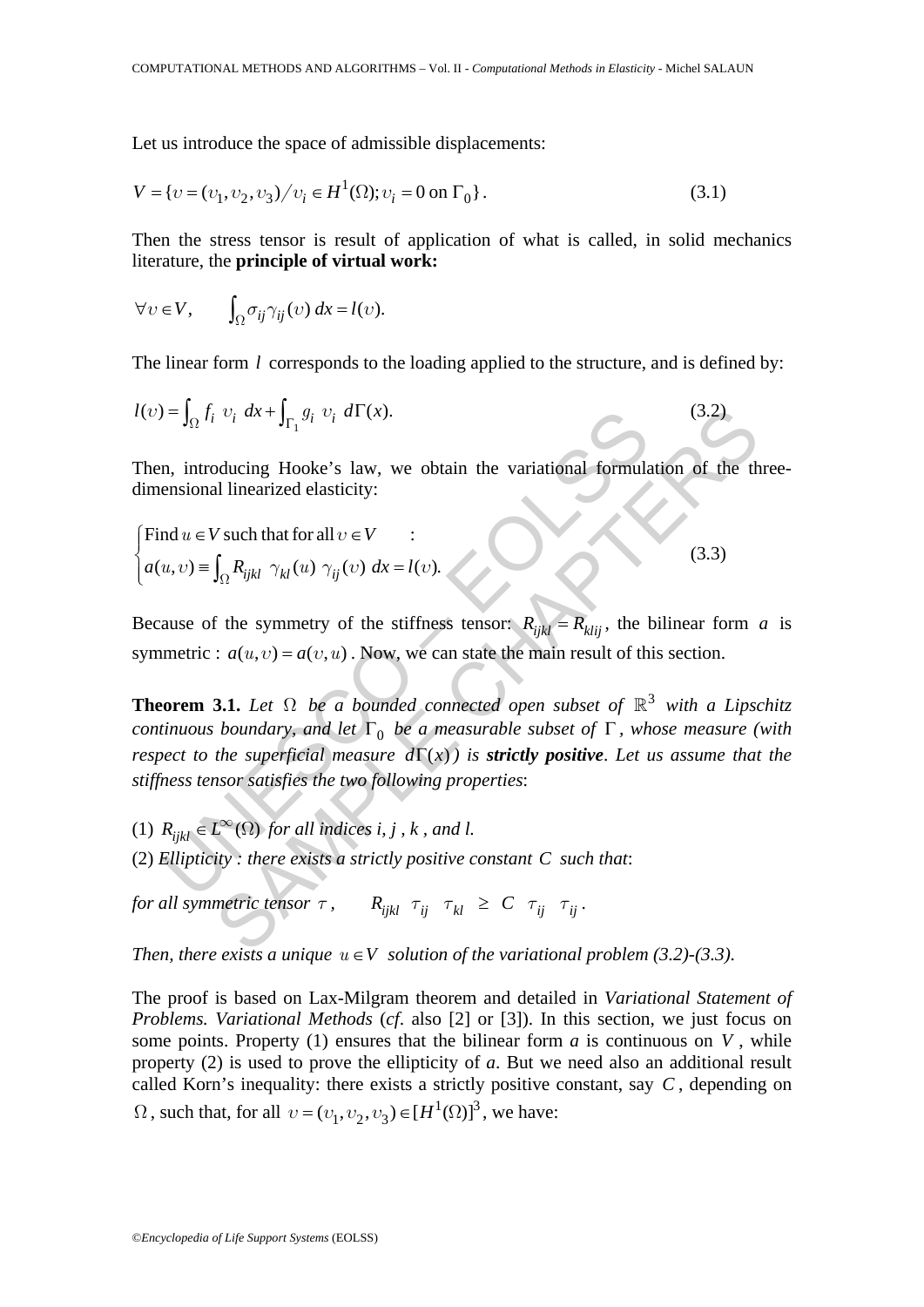$$
\|v\|_{l,\Omega} \, \leq C \left\{ \sum_{i,j=1}^3 \left\| \gamma_{ij}(v) \right\|_{0,\Omega}^2 \, + \, \sum_{i=1}^3 \left\| v_i \right\|_{0,\Omega}^2 \right\}^{1/2}.
$$

Then, it is possible to prove the following kind of Poincaré-Friedrichs inequality:

**Theorem 3.2.** *If*  $\Omega$  *is a bounded connected open subject of*  $\mathbb{R}^3$  *with a Lipschitz continuous boundary, and if the measure of*  $\Gamma_0$  *is strictly positive, the mapping:* 

$$
\upsilon \mapsto \left\{ \sum_{i,j=1}^{3} \left\| \gamma_{ij}(\upsilon) \right\|_{0,\Omega}^{2} \right\}^{1/2} \tag{3.4}
$$

*is a norm on V which is equivalent to the usual norm*  $\|\cdot\|_{1,\Omega}$ .

norm on *V* which is equivalent to the usual norm  $\|\cdot\|_{1,\Omega}$ .<br>
will not prove this result, but only check that the mapping (3.4) is a norm on *V*.<br>
consider a displacement field v such that  $\{\sum_{i,j=1}^3 \|\cdot\|_{0,2i}\}^{1/2}$ We will not prove this result, but only check that the mapping (3.4) is a norm on *V* . Let us consider a displacement field *v* such that  $\left\{\sum_{i,j=1}^{5} \middle\} \gamma_{ij}(v) \middle\|_{0}^{5} \right\}$  $\sum_{i,j=1}^{3} \left\| \gamma_{ij}(v) \right\|_{0,\Omega}^{2} \bigg\}^{1/2} = 0$ . Then, the linearized strain tensor associated with *υ* is null. Consequently, *υ* is a rigid-body motion (*cf.* Theorem 2.1):  $v(x) = A + \omega \times OM$ . As  $\Gamma_0$  has a strictly positive measure, there exist at least *three points which are not on the same line*. So we deduce that

vectors *A* and *ω* are necessarily null, and displacement *υ* also. **Remark 3.3.** This result is very important in practice. It shows that **the boundary condition must eliminate the rigid-body motions**, *i.e.* translations and rotations, if we want the problem to be well posed. One has to keep this is mind when introducing the

boundary conditions in a computational software. To conclude this section, let us just give two immediate consequences of these results

(the details can be found also in *Variational Statement of Problems. Variational Methods*).

(1) The displacement  $u$ , solution of  $(3.2)-(3.3)$ , continuously depends on the data. There exists a strictly positive constant *C* such that for all solution *u* :

$$
\| u \|_{\mathsf{I},\Omega} \leq C \quad \{ \| f \|_{0,\Omega} + \| g \|_{0,\Gamma_1} \}.
$$

(2) As the bilinear form  $a$ , given in  $(3.2)-(3.3)$ , is symmetric and positive definite, the solution  $u$  realizes the minimum of the strain energy, say  $J$ , of the structure:

$$
J(v) = \frac{1}{2} a(v, v) - l(v) = \frac{1}{2} \int_{\Omega} R_{ijkl} \gamma_{kl}(v) \gamma_{ij}(v) dx - \int_{\Omega} f_i v_i dx - \int_{\Gamma_1} g_i v_i d\Gamma(x).
$$